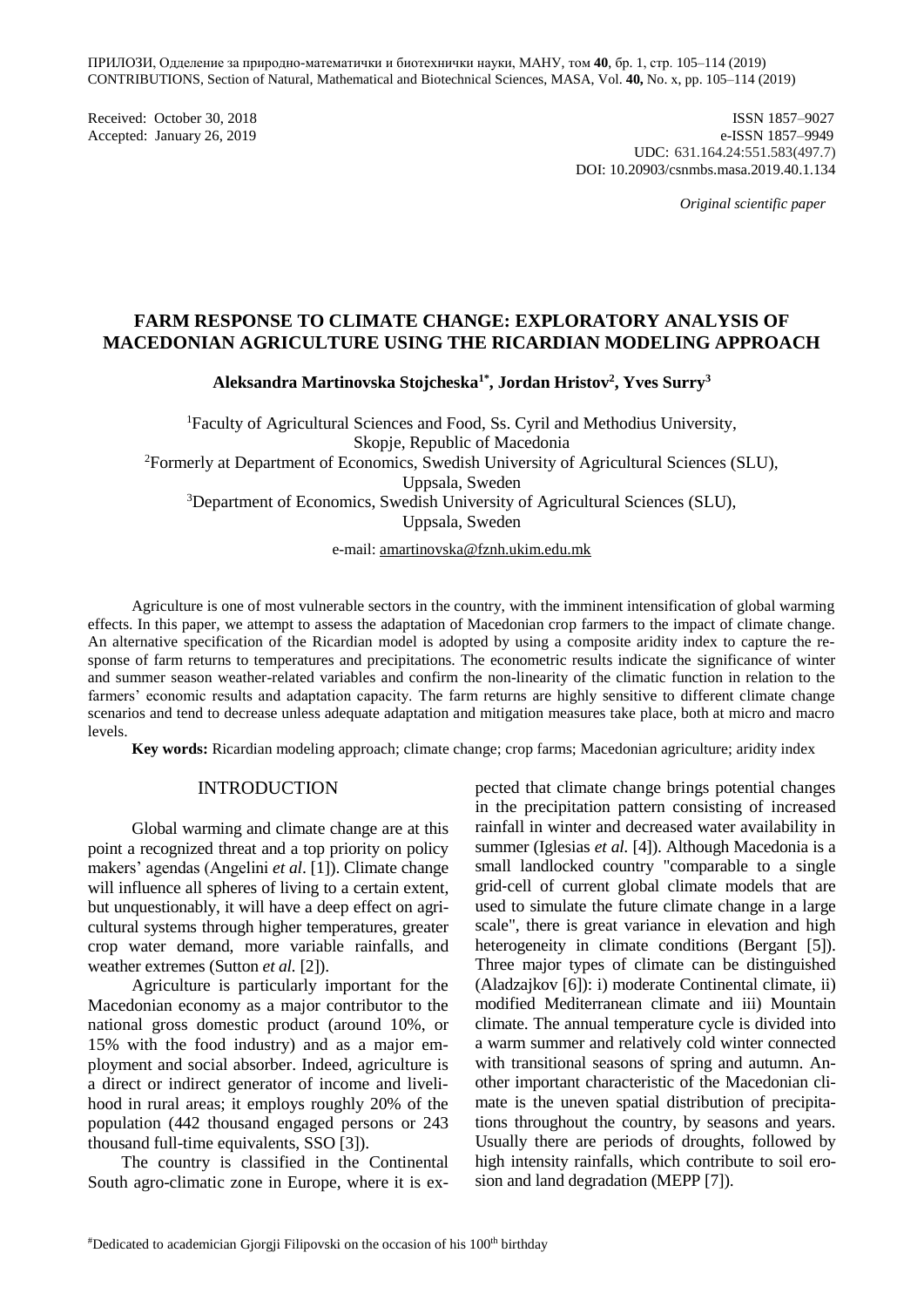Climate change projections foresee a severe impact over the next 30 years that could lead farmers losing up to half of certain crops' yields (rainfed maize, apple, grapes, vegetables) under the medium impact scenario, unless adaptation measures are implemented (Sutton *et al.* [8]). Similarly to the previous finding, other sources (Bergant [5], MEPP [7], MEPP [9]) estimate in the period between 2025 and 2100 a continuous increase in temperature, especially in the summer, and a decline in precipitations in all seasons and at annual level, most emphasized or even absent in the months of July and August. Additionally, substantial water shortages are projected, especially for the Crna River basin, which will affect the water availability for irrigation purposes.

The impacts of climate change and identified areas where adaptation may be necessary were the focus of few studies (Callaway *et al.* [10], Sutton *et al.* [2] and [8], MEPP [9]). They conclude that climate change will have an impact on the reduction of yields in most crops and additionally assess that water resource management implications of the forecast change in climate could be severe, with increased water shortages especially during the summer season. Adaptation is pointed out as the key remedy for addressing climate change effects; "without adaptation, the climate change damages may grow to become approximately the same or bigger than current net income - jeopardizing the economic sustainability of farming in some areas" (Callaway *et al.*, p. 16 [10]). With these challenges in mind, the aim of this article is to assess the impact of climate change and farmers' adaptation in the Macedonian context using a Ricardian model approach.

#### **METHOD**

This section presents the Ricardian modelling approach as it has been used in the literature and applied in the United States, Europe or other continents (Mendelsohn and Massetti [11]). As explained further down, the typical Ricardian model specification had to be adapted to this work by considering alternative variables representing climate change. This latter aspect is captured using a measure which in the fields of meteorology and geography is known as the "aridity index".

### Traditional Ricardian model

Hertel and Rosch [12] identify three categories of models that are adequate in assessing the impact of climate change on agriculture: i) crop growth simulations, ii) statistical studies and iii) hedonic

(Ricardian) models. The crop growth simulations use extensive data, and provide highly detailed output, but as a result of that are not applicable on a large area. The statistical methods which analyze the relationship linking climate variables such as temperature and rainfall, and crop yields, have modest data requirements and can be applied on a wide level, but do not consider adaptation, hence they may give results that are extreme, i.e. which are either too optimistic or too pessimistic. The 'Ricardian' approach overcomes this issue with land values as the key variable to explain. It has a moderate requirement for data, accounts for regional level changes, and takes account of farmers' adaptation to the new conditions. It is convenient to use in developing countries, which usually do not have long strains of historical data (Mendelsohn *et al.* [13]; Mendelsohn and Massetti [11]).

Mendelsohn *et al.* [13] developed the "Ricardian approach" based on David Ricardo's theory that rent of land is equal to the economic advantage obtained by its most productive use, relative to the advantage obtained by using marginal land for the same purpose (Ricardo [14]). This approach examines "the impact of climate on farm revenue, while including adaptations that farmers would make in response to the changing economic and environmental conditions", by directly measuring farm prices or revenues, hence accounting for the direct impacts of climate change on yields of different crops, substitution of inputs, introduction of diverse activities, and other potential adaptations to different climatic conditions (Mendelsohn *et al.* [13]).

The Ricardian approach is an economic crosssectional model, with geographic areas as units of observation. The method itself consists of regression analysis of statistical relationships between economic indicators and climate variables; the end-result measures the degree of influence of each factor (climatic and other control variables) on land values. Farmland prices are the first choice as a dependent variable, given that data are readily available and as such were used in a number of studies in the U.S. and Europe (Mendelsohn *et al.* [13], Chatzopoulos and Lippert [15], Van Passel *et al.* [16]). However, such indicator is not applicable in many developing or transition countries, due to the lack of data on agricultural farm values and poorly functioning land markets. Instead, the dependent variable used in most studies across the world (but mainly dealing with developing countries) is the net revenue of farms (often expressed on a per hectare basis). This latter approach has been applied in studies of climate change impact on agriculture in Africa (Kurukulasuriya *et al.* [17], Seo and Mendelsohn [18]),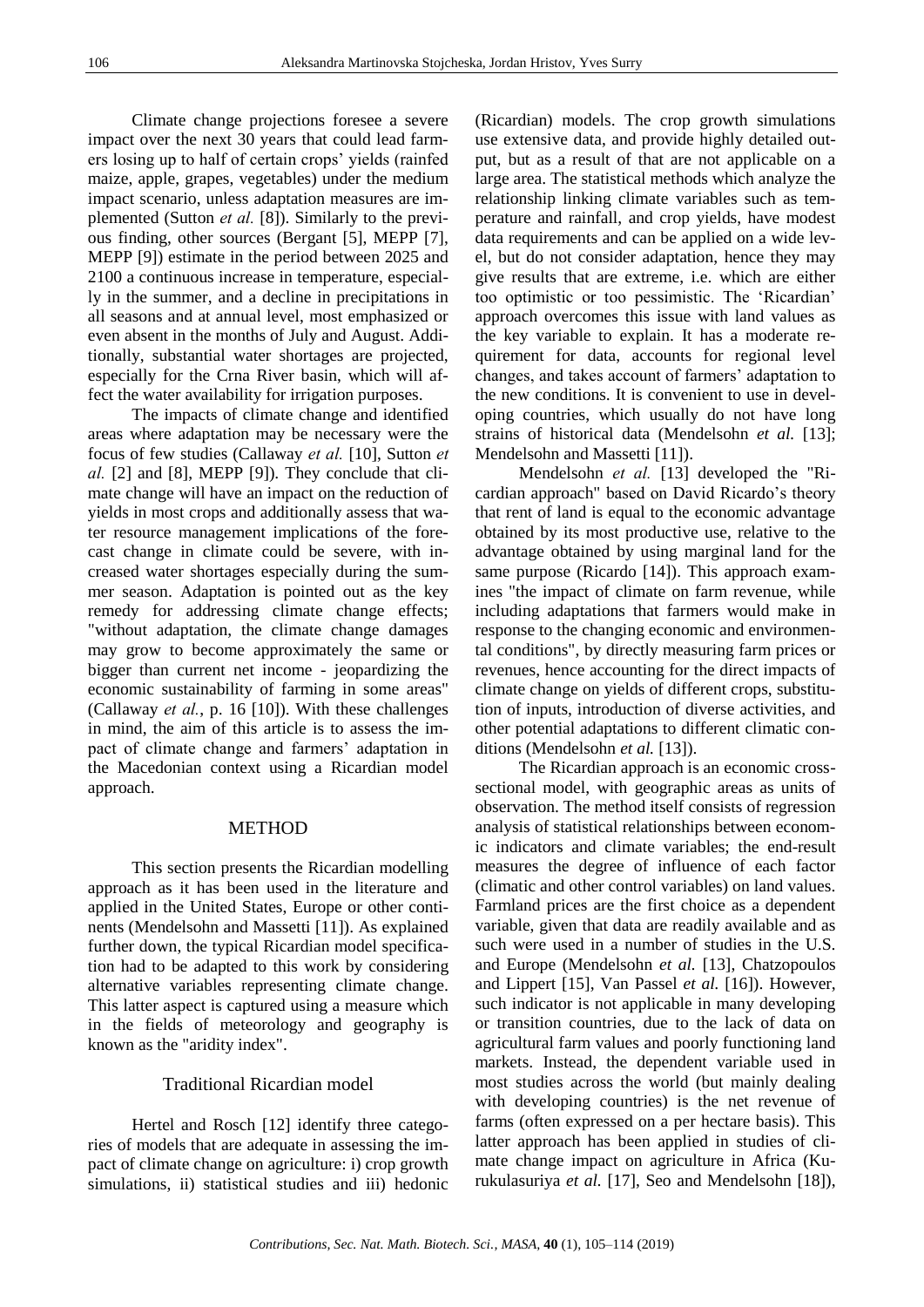South America (Seo and Mendelsohn [19]), and China (Wang *et al.* [20], Chen *et al.* [21]).

Generally speaking, the explanatory variables based on the Ricardian model approach could be grouped into few categories: i) climatic, ii) geographical, iii) geophysical/edaphic and iv) socioeconomic variables. Apart from the compulsory presence of temperature and precipitation indicators in an empirical Ricardian model, a combination of other variables is used in the various studies, depending on their availability and relevance. This includes soil attributes (quality, salinity, pH, erosion), altitude, latitude, irrigation, distance from city, population density, labor, etc. Irrigation is also taken into account in some of the studies.

The following formulation of the Ricardian model has been adopted in most of the studies applying this approach so far:

$$
GR_k = \alpha + \sum_i f_i(T_{ik}) + \sum_i h_i(P_{ik}) + \sum_j m_j G_{jk} + \varepsilon_k \quad (1)
$$

In expression (1),  $GR_k$  is the (unit) gross return (measured in general on a per hectare basis) of the unit of observation *k* (most likely a farm),  $f(T_{ik})$ and  $h(P_{ik})$  are assumed to be quadratic functions of temperatures and precipitations, subscript *i* refers to seasons, *G* is a vector of all other control *j* variables (farm elevation, irrigation, agro-climatic regions, etc.),  $\alpha$  and  $m_i$  are parameters and  $\varepsilon$  is the error term.

However, in model (1), the explanatory variables, temperature and rainfall, are more likely to be defined at a macro (region) level, while the dependent variable is defined at a micro (*i.e* farm) level. There is a potential issue in regressing land rent, observed at micro level, and aggregate variables such as temperatures and rainfall, defined at macro level (region or station proximity), that can lead to difficulties in obtaining robust estimates. If this latter problem is not taken into consideration, it could lead to a spurious regression in estimating the effect of aggregate variables (temperatures and rainfall) on micro units (farms) (Moulton [22]). More specifically, the standard errors of the estimated coefficients could exhibit a downward bias that increases with the average group size, the intraclass correlation of the disturbances and the intraclass correlations of the regressors (*ibid*).

Another problem that could emerge in the traditional Ricardian model could be that interactions or more complicated nonlinearities between temperatures and rainfall could occur. This problem has been recently evidenced by Fezzi and Bateman [23] in the case of the United Kingdom. Climatologists and geographers have been aware of this problem and for this reason they suggest that so-called aridity indices should be used. To our knowledge, the idea of specifying a Ricardian model using aridity indices has not been explored in the relevant literature and it is one of the objectives of this work to attempt to estimate a Ricardian model where temperatures and rainfall are replaced by an aridity index.

# Ricardian model based on the use of aridity index

The effects of climate through temperature and precipitation on agricultural rents tend to be highly non-linear and vary considerably by season (Mendelsohn *et al.* [13]; Kurukulasuriya *et al.* [17]). In order to capture this issue in our study, instead of using second order polynomial forms linking directly the dependent variable to temperatures and precipitations, we introduce the de Martonne (aridity) indicator, implicitly assuming a different (and unconventional) nonlinear function within which precipitations and temperatures interact.

The de Martonne aridity index (*DMI*), a modification of Lang's rain factor index, is a "relatively simple approach to the problem of allowing for weather influence upon crops in agricultural production analysis" (Oury, p. 270 [24]). This index allows to determine the climatic zone and as such is used in several recent studies linking the aridity index to crop yield (Cukaliev *et al.* [25], Lungu *et al.* [26]). The de Martonne index is computed based on the following formulation:

$$
DMI_i = \frac{12P_i}{T_i + 10} \tag{2}
$$

where  $P_i$  = monthly rainfall for month *i* (mm),  $T_i$  = average monthly temperature for month  $i$  ( $\rm ^{o}C$ ). Low aridity index indicates low degree of moisture, i.e. presence of higher temperatures and lower rainfall. Climatic conditions expressed through DMI values can be classified as extremely dry  $(<5)$ , dry  $(5-15)$ , semi-dry (15-20), mildly wet (20-30), wet (30-60) and very humid over 60 (Lungu *et al.* [26]).

We regress the gross return per ha over the de Martonne index and other control variables:

$$
GR_k = \alpha + \sum_i l_i \left( DMl_{ik} \right) + \sum_j m_j G_{jk} + \varepsilon_k \quad (3)
$$

where  $l_i$  *(DMI<sub>i</sub>*) is a quadratic function of the aridity index in month or season *i* (*DMIi)* and where  $\beta_1$  and  $\beta_2$  are parameters:

$$
l_i(DMI_i) = \beta_{1i} \; DMI_i + 0.5 \beta_{2i} (DMI_i)^2 \quad (4)
$$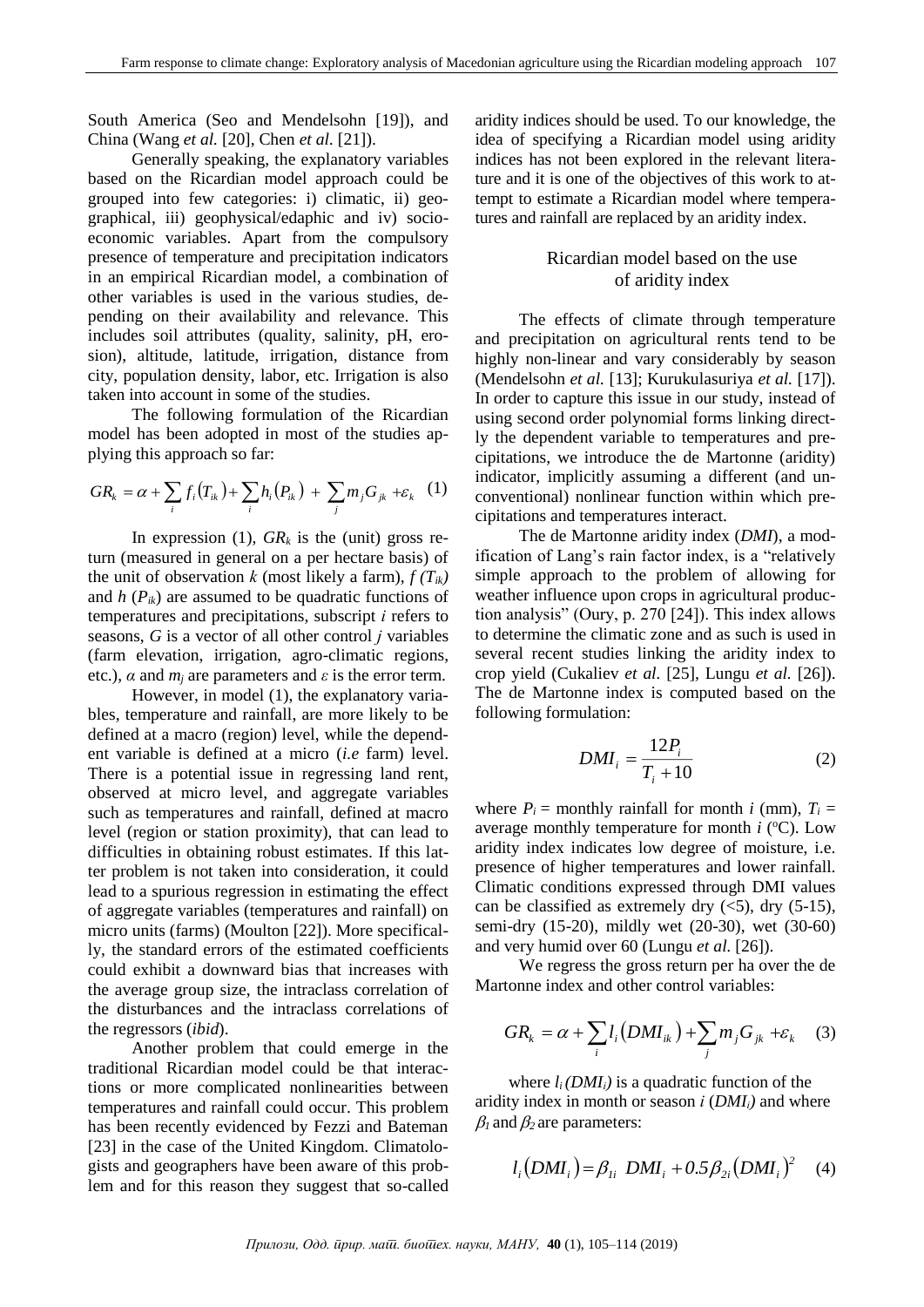Replacing the *DMI*<sup>*i*</sup>s and  $l_i(DMI_i)$  functions by their respective expressions (2) and (4) in the Ricardian model specification (3) leads to a complex nonlinear relationship between the dependent variable and the temperatures and rainfall. This will serve as the basis to estimate the Ricardian model in the Macedonian context.

## DATA

The data used in this study are obtained from several sources. For the farm level variables we use the annual Farm Monitoring Survey (FMS) of the National Extension Agency. The empirical application of the Ricardian model is based on 439 observations from 2011. The following farm types producing the respective crops are considered: cereals, fodder and industrial crops (Specialized field crop farms); orchards and vineyards (Perennial crops farms), mixed crop and mixed crop/livestock farms (Mixed farms) and vegetable farms. The FMS source also provides general farm data such as location (village and region) and utilized agricultural area (UAA). Basic economic results such as farm income, specific costs and gross margin are also derived from the FMS survey. The land market in the country is insufficiently developed to allow the use of land values. The use of gross margin as a proxy for the dependent variable instead of net income is justified on the grounds that there is insufficient data with regard to the fixed costs in the FMS survey.

The National Hydro-Meteorological Service gathers climatic data for the territory of Macedonia, such as temperature expressed in Celsius degrees and precipitation measured at monthly sums in millimeters. The variables with meteorological data are obtained from the eight meteorological stations regularly reported by the State Statistical Office, namely: Skopje, Bitola, Prilep, Shtip, Kriva Palanka, Ohrid, Demir Kapija and Berovo (SSO [27]). Farm data are linked with the nearest corresponding meteorological station. In our study, the climatic variables are calculated on a three-month season basis (winter, spring, summer and autumn).

Farm elevations are determined based on the altitude above sea level of the farm village. The soil attributes are extracted from the Macedonian Soil Information System (Filipovski [28], MASIS [29]), following the farm village location and dominant properties (pH, humus, clay, silt, lime, soil capability).

## RESULTS AND DISCUSSION

We begin this section by providing a brief overview of the main characteristics of the farm sample. Then we present the specification of the Ricardian model assessing the relationship between the farm returns and the key climatic and control variables, followed by impact analysis scenarios and underlining the limitations.

#### Characteristics of the sample

An overview of the variables with descriptive statistics is given in Table 1. The average per hectare farm gross return in 2011 is 124 thousand MKD, ranging from 3 to 815 thousand MKD/ha. Looking at different farm types, expectedly, lowest per hectare margins are met at field crop farms and mixed farms (53 and 94 thousand MKD, respectively), followed by perennial crops (176 thousand MKD) and vegetable farms (183 thousand MKD).

The mean seasonal temperature ranges from 2.4 °C in the winter period to 22.1°C in the summer, in all seasons being lowest in Berovo and highest in Demir Kapija. The lowest annual rainfall is recorded by the Stip meteorological station and highest by the Ohrid station. The calculated De Martonne aridity index has peak values in winter, but pointing out to semi-arid conditions and high vulnerability in the remaining seasons. The values in 2011 for all seasons are lower than those reported for the eight meteorological stations for the period of 1971–2000 by Cukaliev *et al.* [25], especially with regard to the spring and autumn season (with 1971–2000 spring DMI equal to 29 and autumn DMI equal to 32.1, respectively).

In our sample, most farms are within the Mediterranean and Continental zones (only seven farms are located on altitude over 1.000 m above sea level). In terms of irrigation, only 12 % of the land is reported to have irrigation related costs, as a proxy to this farm practice. In this respect, it is an interesting finding that when cross-analyzed, farms located in areas with lowest De Martonne index apply irrigation most frequently (for instance, in regions with lowest aridity index of 5.0, 50 % of the land is irrigated).

In Table 1, we also report the major soil properties of the land in a farm village (in absence of exact farm land coordinates) and the calculated soil capability index that ranges from 31 to 58 in the sample.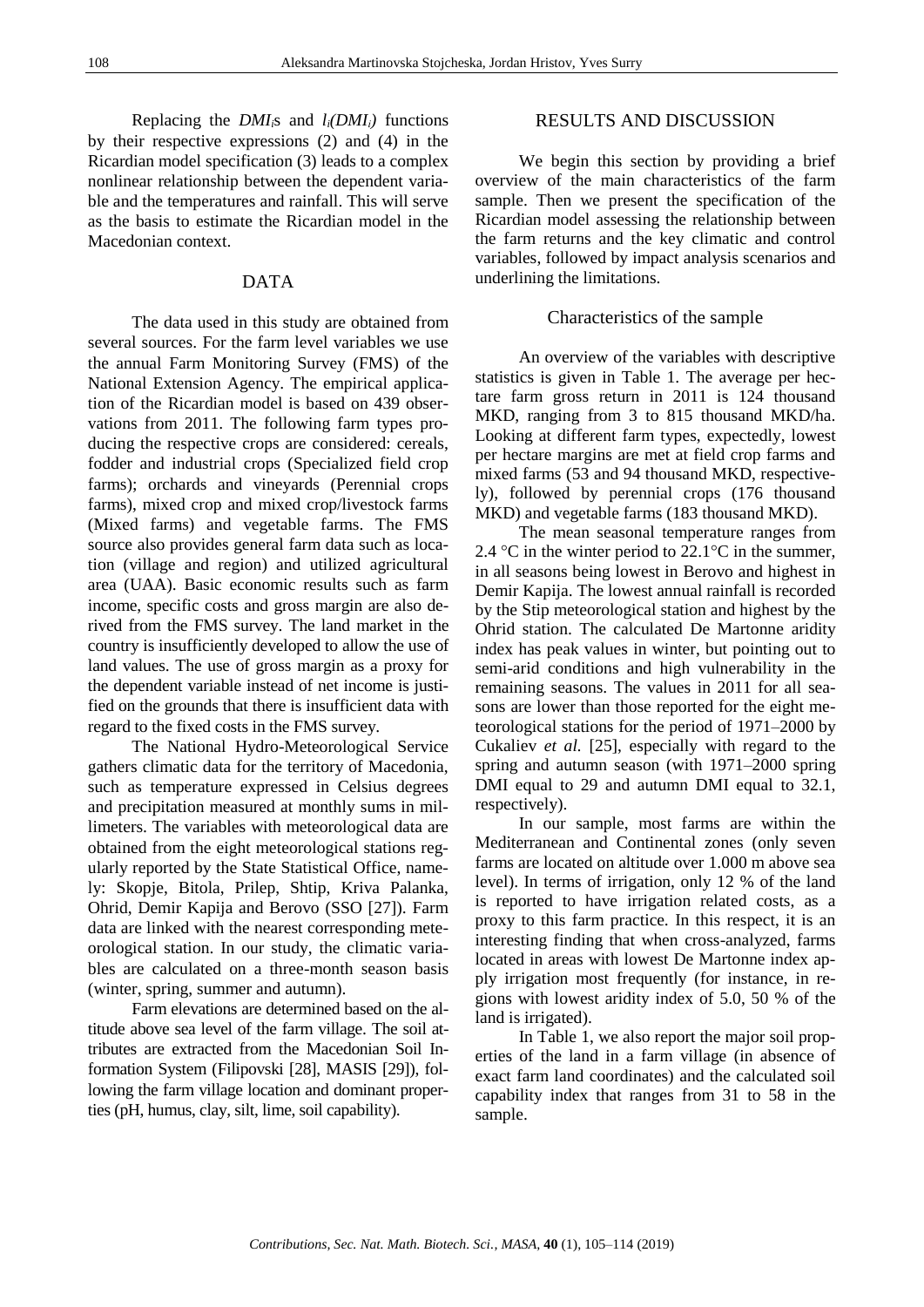| <b>Variable</b>                      | Mean    | St. Dev | <b>Minimum</b> | <b>Maximum</b> |
|--------------------------------------|---------|---------|----------------|----------------|
| Gross return (MKD/ha)                | 123.972 | 119.325 | 3.457          | 814.834        |
| Temperature (winter) $(^{\circ}C)$   | 2.4     | 1.0     | 0.7            | 3.7            |
| Temperature (spring) $(^{\circ}C)$   | 10.9    | 1.7     | 8.2            | 13.3           |
| Temperature (summer) (°C)            | 22.1    | 2.3     | 18.5           | 25.4           |
| Temperature (autumn) $(^{\circ}C)$   | 11.5    | 1.8     | 8.1            | 13.5           |
| Precipitation (winter) (mm)          | 135.8   | 20.3    | 105.8          | 160.6          |
| Precipitation (spring) (mm)          | 104.1   | 20.9    | 77.9           | 144.5          |
| Precipitation (summer) (mm)          | 94.5    | 48.1    | 44.4           | 169.2          |
| Precipitation (autumn) (mm)          | 102.9   | 17.7    | 82.2           | 126.6          |
| De Martonne index (winter)           | 44.0    | 7.3     | 32.2           | 52.6           |
| De Martonne index (spring)           | 20.2    | 4.3     | 13.8           | 28.7           |
| De Martonne index (summer)           | 12.2    | 6.9     | 5.0            | 23.7           |
| De Martonne index (autumn)           | 19.3    | 4.4     | 14.7           | 28.0           |
| Elevation (m)                        | 494     | 266     | 41             | 1223           |
| UAA per farm (ha)                    | 4.5     | 9.2     | 0.2            | 120.7          |
| Irrigated UAA per farm (ha)          | 0.6     | 1.8     | 0.0            | 26.9           |
| Distance to town (km)                | 10.4    | 6.9     | 0.0            | 43.0           |
| pH value                             | 6.9     | 0.7     | 5.3            | 8.3            |
| Humus $(\%)$                         | 2.7     | 1.1     | 0.0            | 8.0            |
| $CaCO3(\%)$                          | 3.9     | 4.9     | 0.0            | 42.0           |
| Clay $(\%)$                          | 12.9    | 6.8     | 3.0            | 36.0           |
| Sand $(\%)$                          | 60.9    | 8.3     | 41.0           | 83.0           |
| $Silt$ (%)                           | 26.3    | 6.9     | 12.0           | 54.0           |
| Favorability (soil capability index) | 50.9    | 4.7     | 31.0           | 58.0           |

**Table 1.** Descriptive statistics  $(n = 439)$ 

# Ricardian model specification of Macedonian farmers' adaptation to climate change

The empirical implementation of the modified Ricardian model used in this work leads us to select an estimated model specification as presented in Table 2. The dependent variable in the model is the unit farm return (gross margin per ha) expressed in a logarithmic form. Initially, we specify regressions with climatic variables (aridity indices), along number of control variables such as irrigation, elevation, distance to town, latitudinal data and the extracted farm proximate soil properties. However, these estimated model specifications exhibit a low explanatory power, but also reveal poor and unstable statistical significance of numerous control variables, which stem from a strong multicollinearity among these control variables. Hence, we reduce the presented model specification to the core climatic variables and the farm type dummy variables. The model is estimated with the Ordinary Least Squares estimation method. Despite a low explanatory power as shown by the value of adjusted  $\mathbb{R}^2$  equal to 0.275, an F-statistical test of zero slopes rejects the null hypothesis of no impact on the dependent variables

of the selected climatic (aridity indices) and other control (farm type) variables.

The estimated model aims to capture the farm type effects by dummy variables (mixed crop farms as the reference type), since the impact of climate change on farm revenue reflects not only yields variations but also crop substituting (Seo and Mendelsohn [19]). The econometric results indicate that the gross margin for mixed farm group is on average not significantly different from the reference mixed crop farm. The specialized field crops farm estimated coefficient is significant, but interestingly, with negative effect, suggesting that this strategy to focus on field crops and not diversify into other types of production does not contribute to higher returns to the farmer. Some adaptation measures, such as adjustment of sowing dates and cultivation depth, as well as irrigation, are proposed as beneficial in avoiding or lessening the negative effects of climate change in field crops farming (MEPP [9]). The specialized vegetable farms and perennial farm types (orchards and vineyards) dummy variables are statistically significant and positively related to the unit farm gross returns, thus showing that it is more profitable to grow vegetables, fruit and grapes relative to a mixed farm.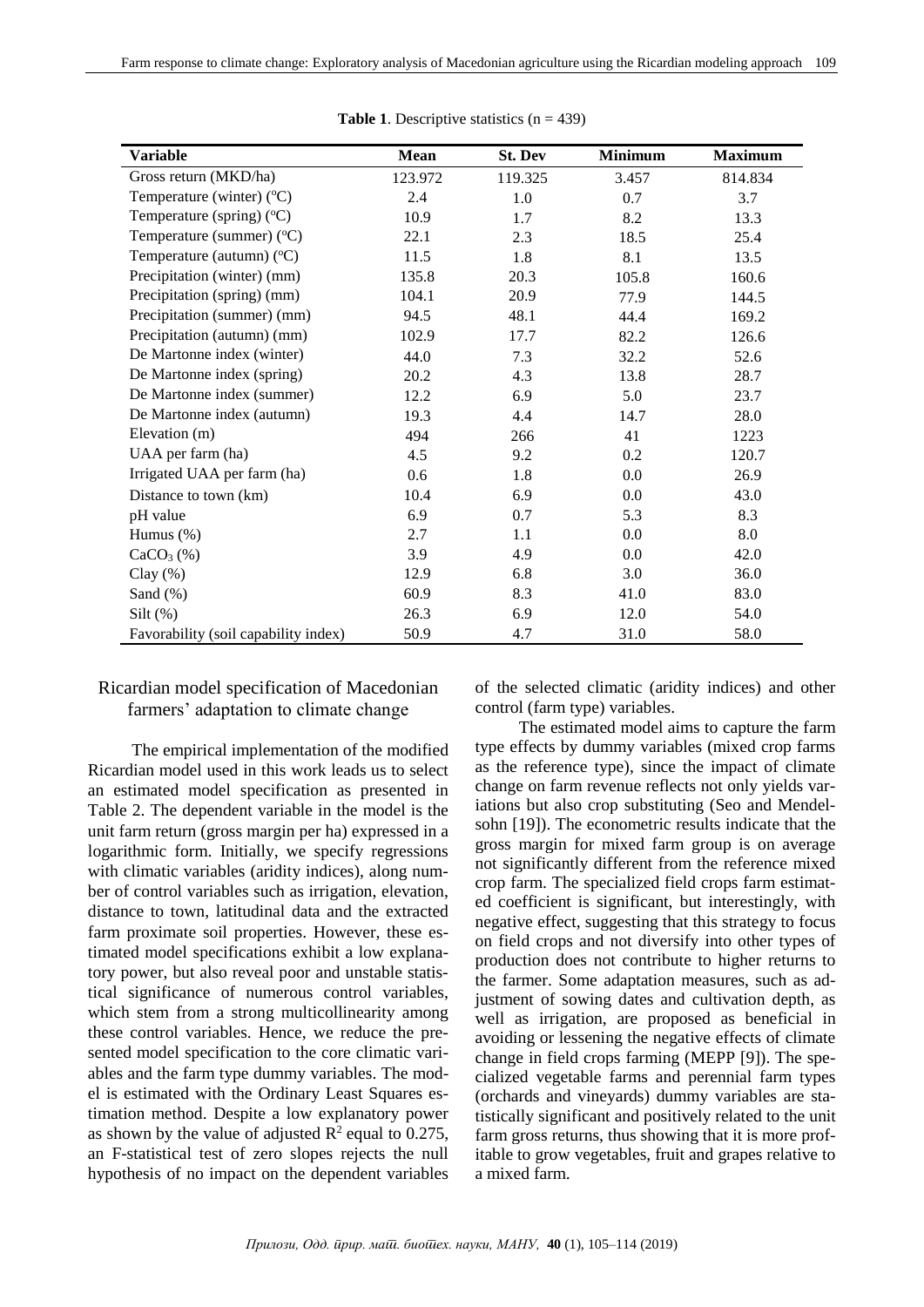| <b>Explanatory variables</b>                | <b>Estimated</b><br>coefficient | <b>Standard error</b> | t-statistic | <b>P-value</b> |  |
|---------------------------------------------|---------------------------------|-----------------------|-------------|----------------|--|
| Intercept                                   | 3.12182                         | 1.94451               | 1.60545     | 0.109          |  |
| Mixed farm                                  | $-0.129461$                     | 0.113492              | $-1.14071$  | 0.255          |  |
| Specialized field crop farm                 | $-0.591234$                     | 0.142103              | $-4.16061$  | 0.000          |  |
| Specialized vegetable farm                  | 0.518671                        | 0.125188              | 4.14314     | 0.000          |  |
| Specialized perennial crop farm             | 0.488594                        | 0.111704              | 4.37401     | 0.000          |  |
| De Martonne index (DMIwinter)               | 0.378100                        | 0.097005              | 3.89773     | 0.000          |  |
| De Martonne index (DMIsummer)               | 0.093282                        | 0.040130              | 2.32449     | 0.021          |  |
| De Martonne index (DMIautumn)               | $-0.026423$                     | 0.016737              | $-1.57869$  | 0.115          |  |
| $0.5 \times$ DMI winter $\times$ DMI winter | $-0.008517$                     | 0.002319              | $-3.67193$  | 0.000          |  |
| $0.5 \times$ DMIsummer $\times$ DMIsummer   | $-0.008552$                     | 0.002886              | $-3.03269$  | 0.003          |  |
| Adjusted $R^2$ : 0.275224                   |                                 |                       |             |                |  |
| F statistic(zero slopes): 19.4805           |                                 |                       |             | 0.000          |  |
|                                             |                                 |                       |             |                |  |

**Table 2**. Econometric results

Global warming will cause switch in production structure; some studies imply changes in South American agriculture from cereal production towards fruit and vegetables that succeed in warmer locations (Seo and Mendelsohn [18]), other switch to maize and wheat instead of vegetables in warmer conditions such as expected in China (Wang *et al.*[20]). Vegetable, fruit and grape systems are more intensive than cereals and other field productions. Production under plastic tunnels is characteristic for early vegetables in Macedonia, as it enables hedging from the outdoor conditions and producing in a protective environment. Fruit and grape production is generally very sensitive to certain weather circumstances (such as spring frosts, hail, extreme high temperatures and uneven rainfall distribution) and typically with high production variations throughout the years due to these climatic factors. Investments in ultraviolet and hail protective nets and more sophisticated irrigation techniques could mitigate many of the effects of global warming. Climate change causes flooding and torrential rainfall in the low altitude Mediterranean zone, and the main issue in the Continental zone is the water availability (Sutton *et al.* [8]), hence it confirms the positive effect of irrigation. Enhancing some rainfed agricultural systems, such as organic farming (where soil qualities are improved and water use is more efficient), is also seen as part of the mitigation strategy (MEPP [9]).

The climatic variables (measured by de Martonne indices) for the winter and summer seasons are statistically significant, indicating that climate change has an impact on Macedonian farms. In both cases, higher value of the index is associated with an increase in the farm gross margin, albeit with a much stronger estimated coefficient for the winter period and with quite low value for the summer period. Although the estimated coefficient associated with the autumn DMI is not statistically significant at a 10 % level but close to it (p-value equal to 0.115), this climatic variable is kept in the estimated model because it shows that season is characterized by a drier climate pattern which results in slowing down crop growth.

All the estimated coefficients associated with the quadratic climatic variable terms are statistically different from zero, which confirms the non-linear relationship between aridity indices and unit gross return. This finding is consistent with the literature (Mendelsohn *et al.* [13], Kurukulasuriya *et al.* [17]). We include winter and summer aridity indices, as the extreme seasons with highest and lowest De Martonne values. The squared terms of both the winter and summer aridity indices are negative, implying that their relationship with the farm gross return is inverted-U shaped. This relationship is difficult to interpret, since climate sensitivity of crops varies according to their vegetation phase, but nevertheless points out to hill-shaped functions as the usual response in crop production (Van Passel *et al*. [16]). Overall, these concave-relationship curves suggest the best adaptation of farmers to be within the mean index values, not the extremes. In winter, too much humidity can cause pests, too little is also not beneficial.

## Climate scenario effects on farm returns

In Table 3, we examine the scale of the global warming effect on the unit farm gross margin. The estimated Ricardian model (Table 2) is used to derive projected changes in the farm returns under different future climatic conditions. We use MEPP [9]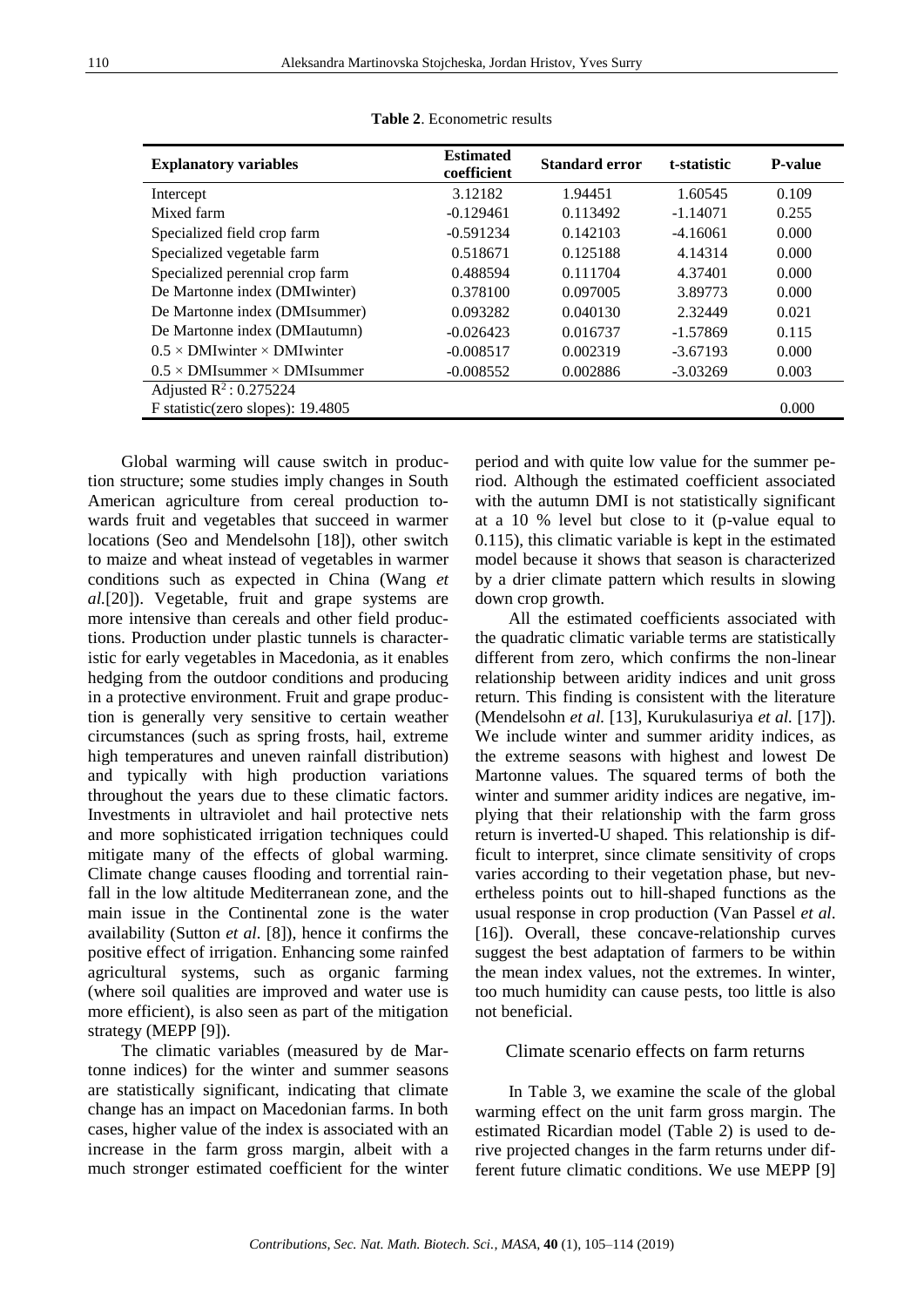predicted projections that provide five different precipitation and temperature change scenarios for the years of 2025 and 2050, hence obtaining the absolute changes in the de Martonne index. The marked negative percentage changes in gross margin per ha resulting from the predicted changes in precipitations and temperatures are pointing to pronounced adverse climate change effect across all scenarios, similar to findings in comparative studies (for instance, Van Passel *et al.* [16] estimate farm land value losses of −5 to −9% per °C at farms in Southern Europe). In our study, farm returns shrunk as the scenarios aggravate and the time period gets longer (5.6 % decrease at the 2025 lowest impact scenario, 23.1 % decrease at the 2025 lowest impact scenario, 28.8 % decrease at 2025 medium impact scenario, etc.). The estimations for the highest impact scenarios are overinflated, but nevertheless this exercise emphasizes the pressing need for farm-level and government-level measures, which will have to take place.

|                          |                                | 2025         |                        |        |                                        |              | 2050 |              |                  |          |                     |         |
|--------------------------|--------------------------------|--------------|------------------------|--------|----------------------------------------|--------------|------|--------------|------------------|----------|---------------------|---------|
|                          |                                | $_{\rm low}$ | medium<br>$_{\rm low}$ | medium | medium<br>high                         | ${\rm high}$ |      | $_{\rm Low}$ | medium<br>$\log$ | medium   | medium<br>high      | High    |
| Precipitations<br>(mm)   | Winter                         | $-1$         | $-1$                   | $-3$   | $-4$                                   | $-5$         |      | $-3$         | $-4$             | -6       | $-8$                | $-10$   |
|                          | Summer                         | $-4$         | $-6$                   | $-13$  | $-20$                                  | $-25$        | $-5$ | $-12$        | $-15$            | $-25$    | $-38$               | $-48$   |
|                          | Autumn                         | $-1$         | $-1$                   | $-2$   | $-4$                                   |              |      | $.5\,$       | $-7$             | $-9$     | $-11$               | $-14$   |
| Temperatures<br><u>୍</u> | Winter                         | 0.5          | 0.7                    | 0.8    | 0.9                                    | 1.1          |      | $0.8\,$      | $\,1$            | 1.5      | 1.9                 | 2.4     |
|                          | Summer                         | 1.2          | 1.6                    | 1.7    | 1.9                                    | 2.4          |      | 1.5          | 2.1              | 3.0      | 3.8                 | 4.8     |
|                          | Autumn                         | 0.7          | 1.0                    | 1.1    | 1.2                                    | 1.5          |      | 1.0          | 1.3              | 1.9      | 2.4                 | 3.0     |
| De Martonne<br>index     | Winter                         | $-2.5$       | $-3.1$                 | .5.1   | $-6.3$                                 | $-7.6$       |      | $-5.1$       | $-6.5$           | $-9.4$   | $-12$               | $-14.5$ |
|                          | Summer                         | $-1.8$       | $-2.5$                 | $-5.0$ | $-7.4$                                 | $-9.2$       |      | $-4.6$       | $-5.7$           | $-9.2$   | $-13.4$             | $-16.5$ |
|                          | Autumn                         | $-1.1$       | $-1.3$                 | $-1.9$ | $-3.0$                                 | $-3.7$       |      | $-3.4$       | $-4.6$           | $-6.0$   | $-7.2$              | $-8.9$  |
|                          | <b>Farm gross</b><br>margin/ha | $-5.7%$      |                        |        | $-9.1\%$ $-28.8\%$ $-48.7\%$ $-71.2\%$ |              |      | $-23.1\%$    | $-35.1\%$        | $-81.4%$ | $-151.1\% -222.8\%$ |         |

**Table 3.** Change in climate variables and farm gross margin per ha in different scenarios

# Limitations of the Ricardian approach in the Macedonian context

The theoretical and methodological framework underlying the Ricardian modelling approach to the impact of climatic change to agriculture is suitable in the Macedonian context, considering the predicted climate-induced changes hindering agricultural development. Instead of the more traditional approach of using specific crops yields, this approach uses the value of the farmland or net rent and estimates how it is affected by the climate in different regions. One of the basic assumptions of the Ricardian approach is that every farmer tends to maximize profits by adapting the production to the changing environment. Further assumption is that there is no change in real crop prices in response to climate change, which may be considered as a disadvantage of the model (Cline [30]). Critical comments on this model focus, on one hand, on the exclusion of the adaptation adjustment costs (Hertel and Rosch [12]), while Quiggin and Horowitz [31], on the other hand, challenge the comparative static nature of the empirical results. Taking into careful consideration these limitations, yet the Ricardian (hedonic) model is viewed as the best suited ap-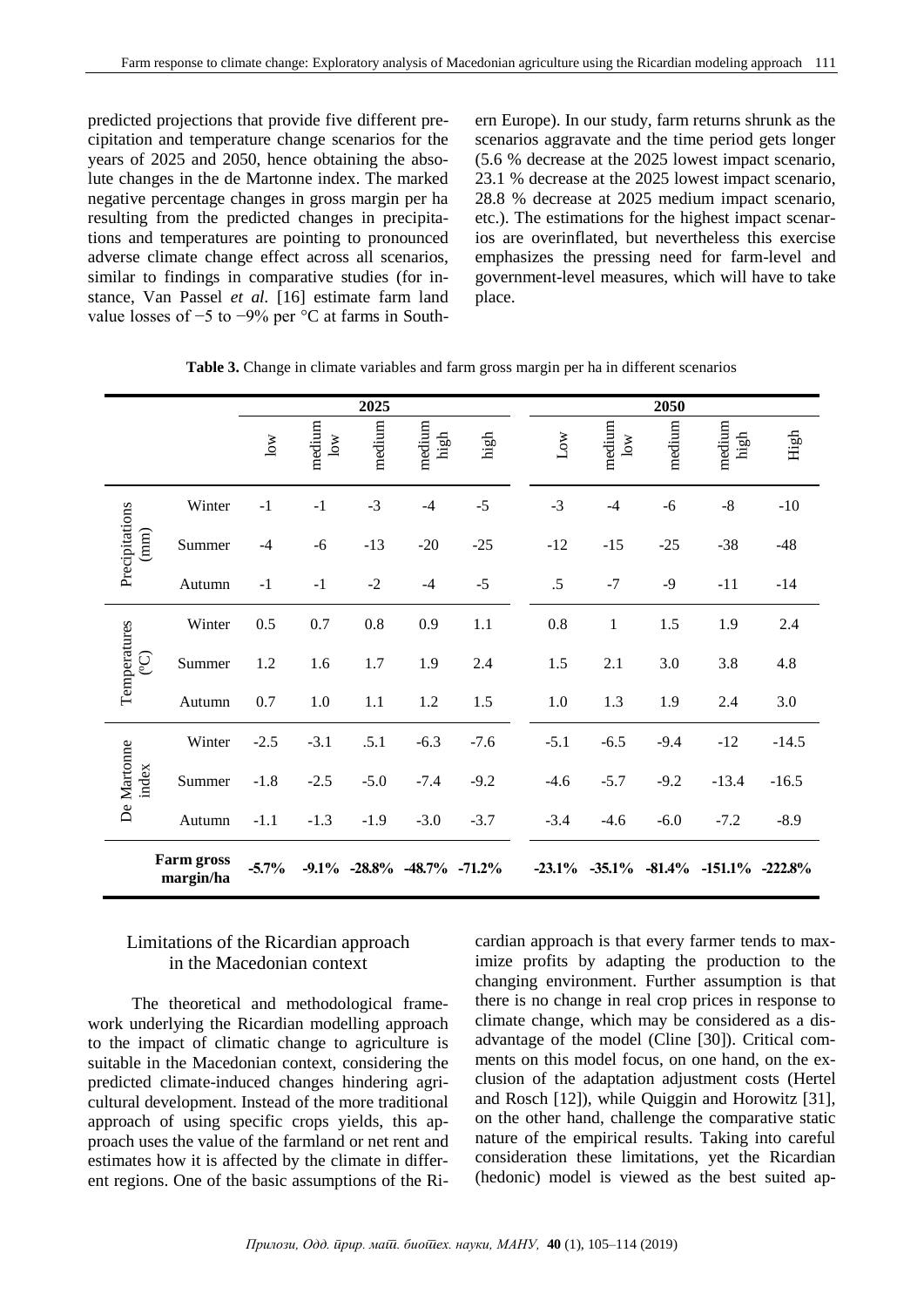proach in most widely received economic studies, since the strength of this approach is that it accounts, to a large extent, for behavioral responses (Schlenker and Roberts [32]).

The most notable limitations of the present study are of empirical nature, namely the available type and quality of data, and hence the need to use different types of proxies in order to assess factors important in the adopted modeling framework. Although we were able to acquire micro-level farm data containing the basic economic indicators, still many essential variables were difficult to obtain. For instance, irrigation could be assessed only through water costs, while in reality some farmers would irrigate, but either not report or not recognize a certain expenditure as an irrigation related cost. Nevertheless, not including irrigation as a variable in the specification does not necessarily mean bias in the model. Schlenker and Roberts [32] argue that irrigation critically influences predicted climate impacts, but Seo and Mendelsohn [18] suggest that although their results show that irrigation lessens the damages of the climate change, there are no conclusive results indicating that not including irrigation in an empirical Ricardian model will yield a significant bias. Vanschoenwinkel and Van Passel [33] suggest farm irrigation response to climate change to be significantly different, depending on how irrigation is defined. The soil variables are not significant regressors – one explanation could be that since we do not have information on the exact location of the farm land plots, we have taken into account the dominant village soil type and properties, but still it does not seem to be influencing the farm gross margin. Latitudinal data are also insignificant, as the country is small and stretches across a small space. Distance to town is also insignificant, although it is expected that an important factor inflating farm land value can be proximity to urban centers due to nonagricultural pressure (Chatzopoulos and Lippert [15]), but also that farm returns can often be higher due to market vicinity, more marketing options and higher prices. Some of these issues may be overcome by conducting a tailor-made survey, or supplementing the annual farm accounting survey with several focused control variables through an accompanying questionnaire.

## **CONCLUSIONS**

The Ricardian approach is a widely applied and popular analytical model when assessing the impact of climate change on agriculture. It estimates climate-induced changes in farm returns and captures the first-round adaptations by farmers as ap-

proximation of the economic value of climate change on agriculture (Mendelsohn *et al.* [13]). Taking into consideration the particularities of the Macedonian conditions, and the availability and reliability of data, this approach has been modified for the purpose of this study. The adapted specification combines temperature and precipitation, as key explanatory variables, into a single index (de Martonne aridity index), and uses it as such in the model regression.

Recent studies have raised the issue on climate change, reporting the predictions on the nature and scale of the impact (Sutton *et al.* [2] and [8], Bergant [5], MEPP [7], Callaway *et al*. [10], MEPP [9]). There is improved awareness of this issue, but still it is not highly positioned in the policy framework. These studies have stressed the need for adaptation and proposed concrete courses of action in order to mitigate the effect. This study captures the adaptations with the current farming systems, as a response to the changing climate. In this respect, we attempt to add to the efforts to increase the understanding of the impact of climate change on Macedonian agriculture and its sensitivity, as the study discloses that climate change has influence on farm returns.

Climate change will affect the choice of crops and influence the production structure, moving towards systems that are more efficient in using the available resources, especially water and soils. Traditional and innovative adaptation measures must take place in a timely manner in order to prevent and handle the expected weather climate change effects; irrigation, as the key responding strategy to the inadequate rainfall during vegetation period, combined with different supplementary adjustments such as introducing heat-resistant varieties, protective netting, increase in vegetable production under protected areas, advanced plastic or glass tunnels etc.

It is important to close this paper by stressing the fact that the empirical results presented herein are exploratory and further in-depth investigation must be conducted. The empirical analysis can be further refined by examining more closely the characteristics of the non-linear response of unit farm returns of crop farms to precipitations and temperature.

*Acknowledgments.* The empirical work reported in this paper was initiated under the Unicoop project funded by the Swedish International Development Cooperation Agency (SIDA). The authors gratefully acknowledge the financial support received from SIDA. The views expressed in this paper are solely those of the authors and do not necessarily represent those from SIDA and the institutions they work for. Any remaining errors are the responsibility of the authors.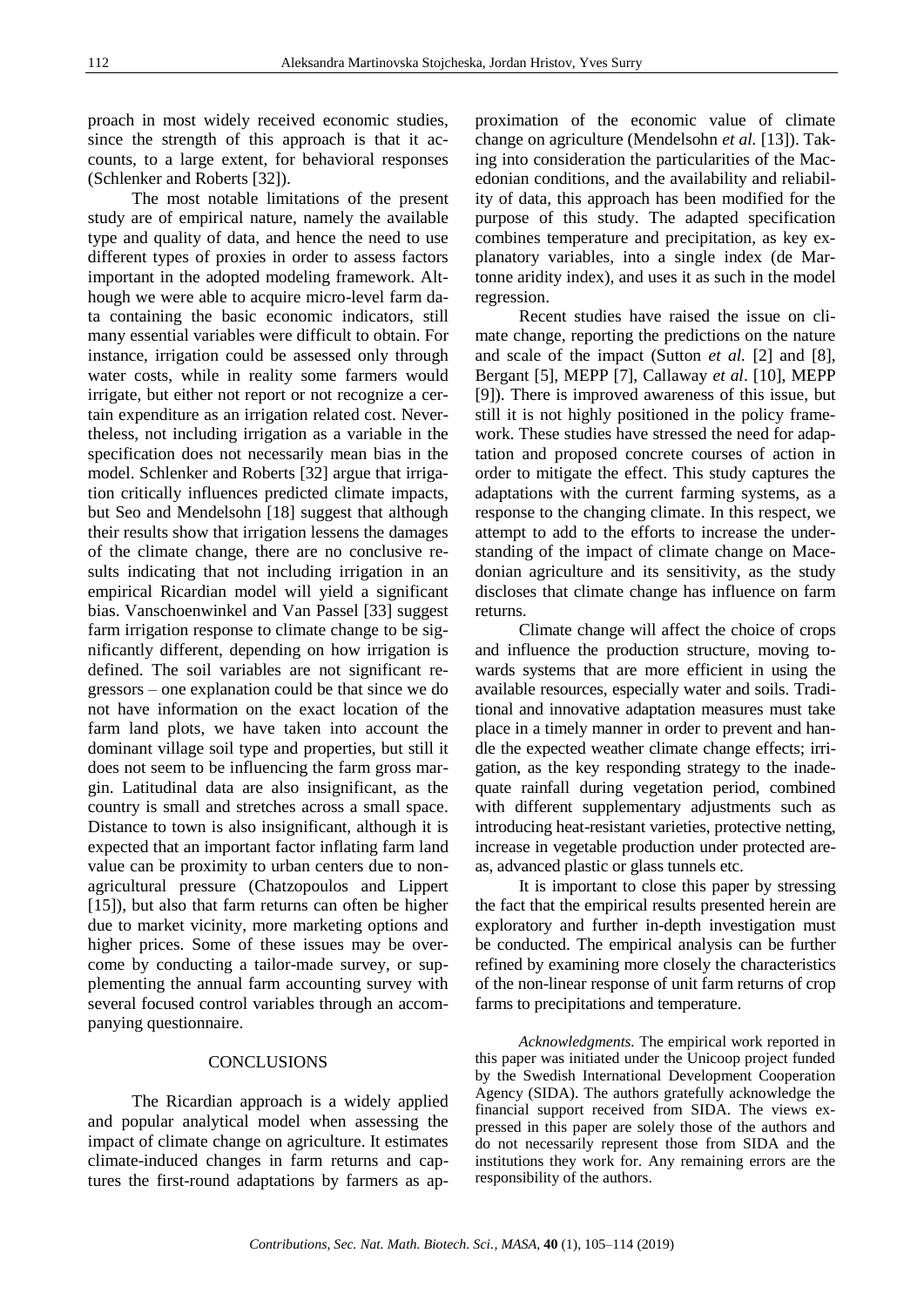#### REFERENCES

- [1] S. Angelini, E. Guardagno, M. Montini, F. Volpe, L. Nikolayeva, O. Simonett, H. Egerer, P. C. Sandei, *Climate change adaptation in South Eastern Europe*, ENVSEC/UNEP, Venice, 2011.
- [2] W. R. Sutton, J. P. Srivastava, J. E. Neumann, *Looking Beyond the Horizon: How Climate Change Impacts and Adaptation Responses Will Reshape Agriculture in Eastern Europe and Central* Asia, World Bank, Washington, DC, 2013.
- [3] SSO, State Statistical Office, State Statistical Yearbook 2017, Skopje, 2018.
- [4] A. Iglesias, K. Avis, M. Benzie, P. Fisher, M. Harley, N. Hodgson, L. Horrocks, M. Moneo, J. Webb, *Adaptation to Climate Change in the Agricultural Sector. Report to European Commission Directorate - General for Agriculture and Rural Development*, AGRI-2006-G4-05 AEA Energy&Environment, Didcot, 2007.
- [5] K. Bergant, *Climate Change Scenarios for Macedonia – Summary*, University of Nova Gorica, Nova Gorica, 2006.
- [6] L. Aladzajkov, *Collection and Study of Vegetables and small fruits from throughout Macedonia*, Final Report Project No. E30-SR-33, Institute of Agriculture, Skopje, 1974.
- [7] MEPP, Ministry of Environment and Physical Planning, *Second national communication on climate change*, MEPP, Skopje, 2008.
- [8] W. R. Sutton, J. P. Srivastava, J. E. Neumann, K. Strzepek, B. Boehlert, Reducing the Vulnerability of FYR Macedonia's Agricultural Systems to Climate Change: Impact Assessment and Adaptation Options, World Bank, Washington, DC, 2013.
- [9] MEPP, Ministry of Environment and Physical Planning, *Third national communication on climate change*, MEPP, Skopje, 2014.
- [10] [J. M. Callaway, N](http://orbit.dtu.dk/en/persons/john-m-callaway(790a073f-6b7e-44fd-a132-53700c77bc56).html). Markovska, O. Cukaliev, A. Causevski, D. Gjoshevski, V. Taseska, S. Nikolova, *[Assessing the Economic Impact of Climate Change:](http://orbit.dtu.dk/en/publications/assessing-the-economic-impact-of-climate-change--national-case-studies(21b4e455-704a-473f-966d-13c87cf70a1b).html)  [National Case studies](http://orbit.dtu.dk/en/publications/assessing-the-economic-impact-of-climate-change--national-case-studies(21b4e455-704a-473f-966d-13c87cf70a1b).html)*, UNDP, Skopje, 2011.
- [11] R. Mendelsohn, E. Massetti, The use of crosssectional analysis to measure climatic impacts on agriculture: Theory and evidence, *Review of Environmental Economics and Policy*, **11**, 2 (2017), pp. 280–298.
- [12] T. W. Hertel, S. D. Rosch, Climate Change, Agriculture, and Poverty, *Applied Economics Perspectives and Policies*, **32**, 3 (2010), pp. 355–385.
- [13] R. Mendelsohn, W. Nordhaus, D. Shaw, The impact of Global Warming on Agriculture: A Ricardian Analysis, *The American Economic Review*, **84**, 4 (1994), pp. 753–771.
- [14] D. Ricardo, *On the Principles of Political Economy and Taxation*, John Murray, London, 1817.
- [15] T. Chatzopoulos, C. Lippert, Adaptation and climate change impacts: A structural Ricardian analysis of farm types in Germany, *Journal of Agricultural Economics*, **66**, 2 (2015), pp. 537–554.
- [16] S. Van Passel, E. Massetti, R. Mendelsohn, A Ricardian analysis of the impact of climate change on European agriculture, *Environmental and Resource Economics*, **67**, 4 (2017), pp. 725–760.
- [17] P. Kurukulasuriya, R. Mendelsohn, R. Hassan, J. Benhin, T. Deressa, M. Diop, H. Eid, Y. Fosu, G. Gbetibouo, S. Jain, A. Mahamadou, R. Mano, J. Kabubo-Mariara, S. El-Marsafawy, E. Molua, S. Ouda, M. Ouedraogo, I. Séne, D. Maddison, N. Seo, A Dinar, Will African Agriculture Survive Climate Change?, *World Bank Economic Review*, **20**, 3 (2006), pp. 367–388.
- [18] N. Seo, R. Mendelsohn, *A Structural Ricardian Analysis of Climate Change Impacts and Adaptations in African Agriculture*. Policy Research Working Paper 4603, World Bank, Washington DC, 2008.
- [19] N. Seo, R. Mendelsohn, Climate Change Impacts on Latin American Farmland Values: The Role of Farm Type. *Revista de Economia e Agronegocio* **6**, 2 (2008), pp. 161–176.
- [20] J. Wang, R. Mendelsohn, A. Dinar, J. Huang, R. Rozelle, L. Zhang, The impact of climate change on China's agriculture, *Agricultural Economics*, **40** (2009), pp. 323–337.
- [21] Y. Chen, Z. Wu, K. Okamoto, X. Han, G. Ma, H. Chien, J. Zhao, The impacts of climate change on crops in China: A Ricardian analysis, *Global and Planetary Change*, **104** (2013), pp. 61–74.
- [22] B. R. Moulton, An illustration of a pitfall in estimating the effects of aggregate variables on micro units, *The Review of Economics and Statistics*, **72**, 2 (1990), pp. 334–338.
- [23] C. Fezzi, I. Bateman The impact of climate change on agriculture: Non-linear effects and aggregation bias in Ricardian models of farmland values, *Journal of Association of Environmental and Resource Economists*, **2** (2015), pp. 57–92.
- [24] B. Oury, Allowing for weather in crop production model building, *Journal of Farm Economics*, **47**, 2 (1965), pp. 270–283.
- [25] O. Cukaliev, D. Mukaetov, S. Andonov, P. Ristevski, I. Minchev, Second communication to UNCCC, Sector Agriculture, Skopje, 2006.
- [26] M. Lungu, L. Panaitescu, S. Niţa. Aridity, climatic risk phenomenon in Dobrudja, *Present environment and sustainable development* **5**, 1 (2011), pp. 179– 190.
- [27] SSO, State Statistical Office, State Statistical Yearbook 2011, Skopje, 2012.